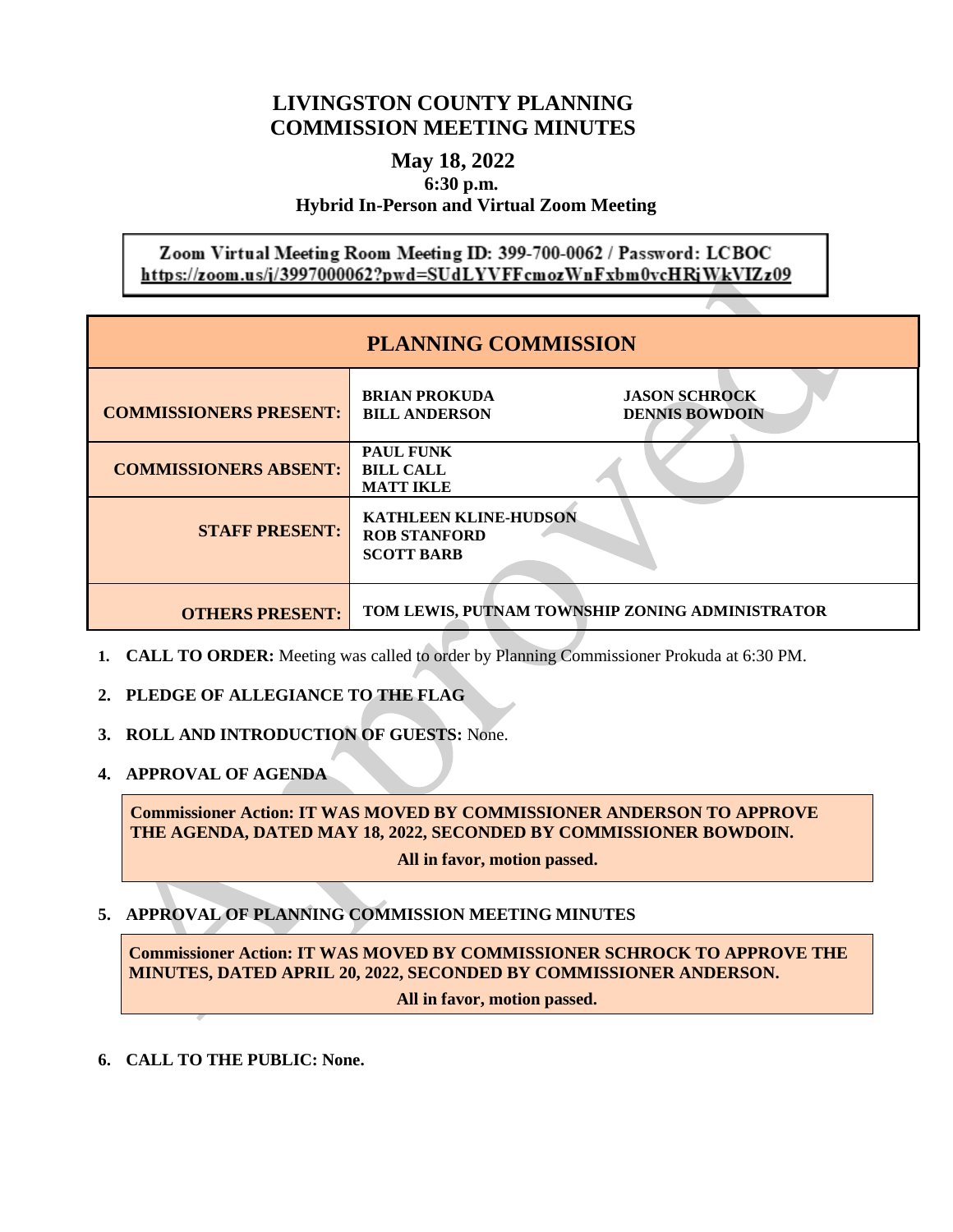#### **7. ZONING REVIEWS:**

#### **A. Z-21-22: PUTNAM TOWNSHIP – REZONING Current Zoning: RR Rural Residential Proposed Zoning: RS-2 Single Family Residential Section 17**

**Township Master Plan:** The Putnam Township Master Plan (2012) designates the subject parcel as Low Density Residential (3 to <5 acres). The Township Master Plan states the following regarding the Rural Preservation future land use classification:

*The LDR classification accommodates single-family development at relatively low to moderate suburban densities in areas located near existing residential development and the Village of Pinckney. These are semi-rural areas not significantly affected by environmental constraints, and on-site sanitary sewer service and water may be readily accommodated. LDR development patterns respond to and help preserve rural visual character by maintaining adequate setbacks and by minimizing the number of lots that directly front onto existing public streets and roads. Where no other options are available, homes must front onto existing streets.*

The proposed zoning designation of RS-2 directly corresponds to the Township Future Land Use Map that establishes Low Density Residential (3 to <5 acres) for this area. This area lends itself to the preservation of rural character with parcels ranging in size from 3 to 10 acres and will parallel both the Township Master Plan and the Township Zoning Ordinance.

**County Comprehensive Plan:** The 2018 Livingston County Master Plan does not direct future land use patterns, or development within Livingston County. Alternatively, it offers a county-wide land use perspective when reviewing potential rezoning amendments. The Land Use & Growth Management chapter of the plan includes decision-making recommendations regarding potential land use conflicts and promoting good land governance.

**Township Planning Commission Recommendation: Approval. T**he proposed rezoning was **Approved** at the January 12, 2022 public hearing. There were no major comments indicated in the draft meeting minutes of the January 12, 2022 Putnam Township Planning Commission on the proposed rezoning.

**Staff Recommendation: Approval.** The proposed rezoning from RR (Rural Residential) to RS-2 (3-acre minimum) is compatible with both the Putnam Township Master Plan and the Livingston County Master Plan.

**Commission Discussion:** Planning Commissioner Prokuda asked about zoning and lot sizes north of Spears Road.

**Public Comment:** Putnam Township Zoning Administrator Tom Lewis stated that everything is straightforward from the Township's standpoint.

#### **Commission Action:**

**Commissioner Action: IT WAS MOVED BY COMMISSIONER ANDERSON TO RECOMMEND APPROVAL, SECONDED BY COMMISSIONER SCHROCK.**

**Motion passed: 4-0**

**8. OLD BUSINESS:** None.

**9. NEW BUSINESS:** None.